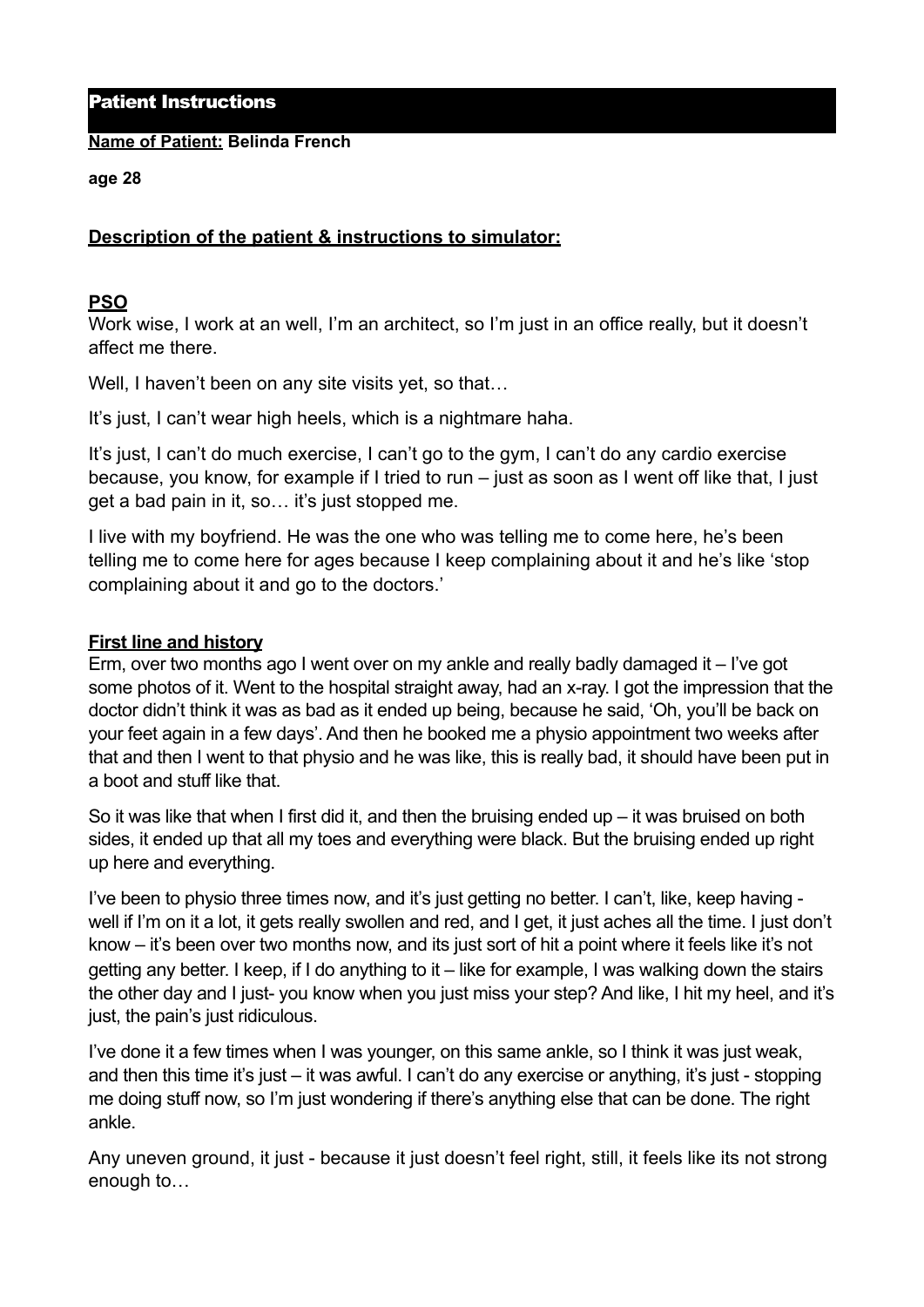And any, like, even slight - because during the night, I keep getting these spasms where, like, it almost jolts.

And then its just this severe pain, and then in the morning its always, when I get up in the morning it's always really achy and really stiff when I'm walking on it.

Well I've done it a few times when I was younger, but nowhere near as bad as this.

Well I thought it was bad then, but... It's always the same ankle.

*If asked for more detail about previous problems:* Yeah. I mean I did it when I was about 15, playing football, and then I did it again playing football, and then this time I was playing football, but just in the - just messing around in the garden, and I sort of - there's a lip, like a little paved, like little curb stone thing.

That sort of sticks up a little bit more and I just stood on that and just, all my weight went over on it and I heard a pop and everything…

Day to day, walking and everything, yeah, it's fine, it's just when, for example, them spasms in the night.

Just the ache and this is just aching constantly.

I take painkillers when the aching comes on, so just paracetamol or ibuprofen.

*You are happy to go with any recommendations made by the doctor:* I've got a physio appointment next Friday, so I'll see how that one goes. But, I mean like I say, he said at the last one, he thought - he was going to sign me off, but then he said I need to come back so, I'm sure…

### **Ideas –**

He's just given me exercises to do, but last time I went, her was surprised that it hadn't got any better, so he's booked me in again for next Friday. But all he's doing it giving me exercises to do and it doesn't seem like they're going to suggest anything else.

**Concerns –** But the physio does seem to be quite shocked that it's not any better.

I just don't know, I don't know whether it's just the ligaments have healed badly. I mean, when I did it, I heard the pop, and when I first—like I say, I went straight to A&E, had an x-ray to check whether it was broken or not, and it wasn't broken. But the doctor was like, you know, keep off it for a few days and it ended up that I couldn't put any weight on it for two and a half weeks, and then even after that I was… you know, I couldn't drive and it just, then it sort of healed to a point and then it's been for about a month and a half now that it's just exactly the same.

And if I do anything, it just comes back again and then it swells up and gets all red and…

It's just stopping me from, like, doing any exercise or anything and its just – at what point does it, is this just going to be like this forever, or… that's what I'm just wondering if there's any…